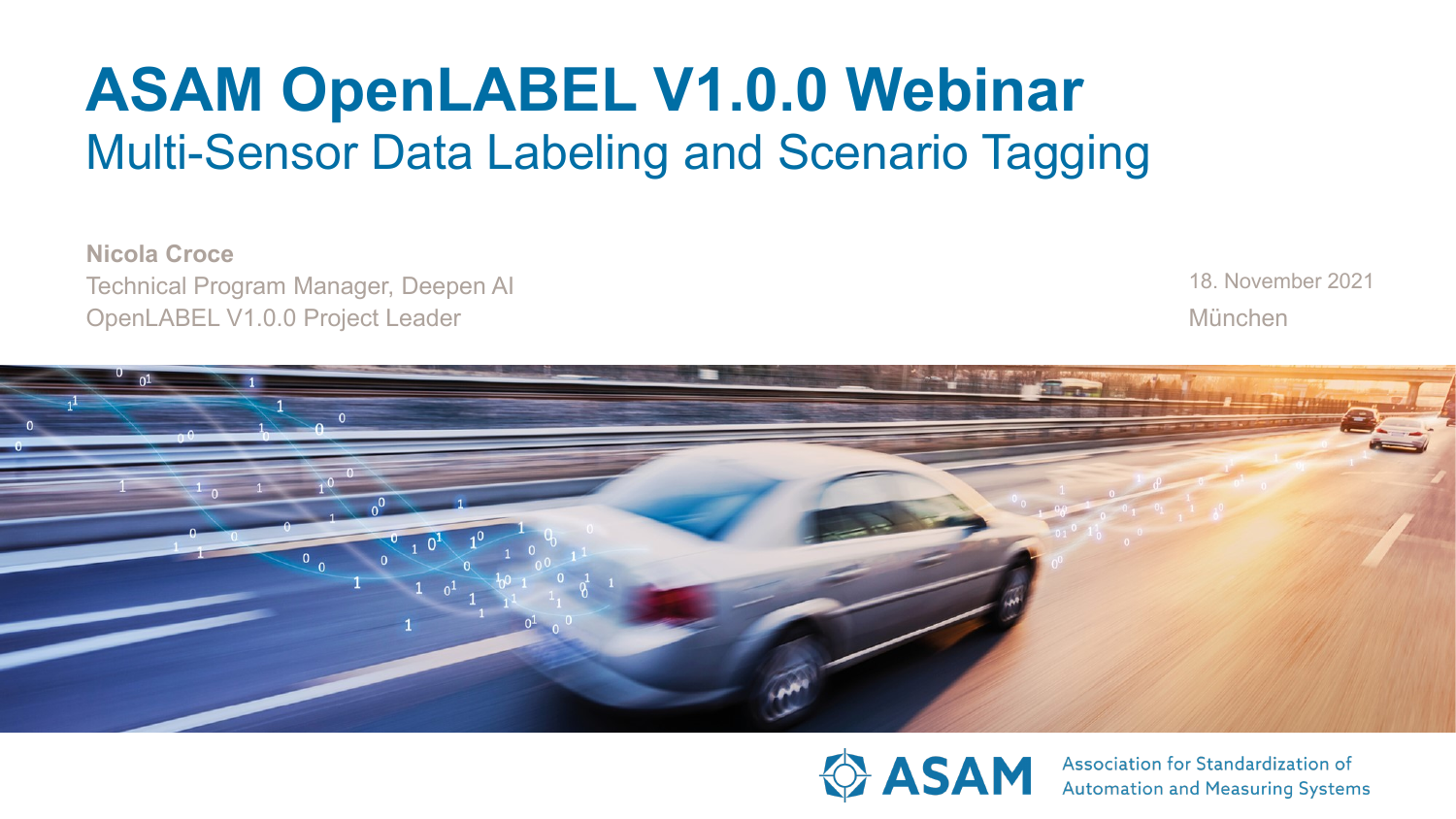#### **Agenda**

OpenLABEL V1.0.0 Release Webinar

| 1                  | <b>Motivation and The Journey</b>   |
|--------------------|-------------------------------------|
| 2 <sup>1</sup>     | <b>Intro and Structure</b>          |
| $\boldsymbol{3}$   | Intro to Multi-Sensor Data Labeling |
| $\overline{\bf 4}$ | <b>Intro to Scenario Tagging</b>    |

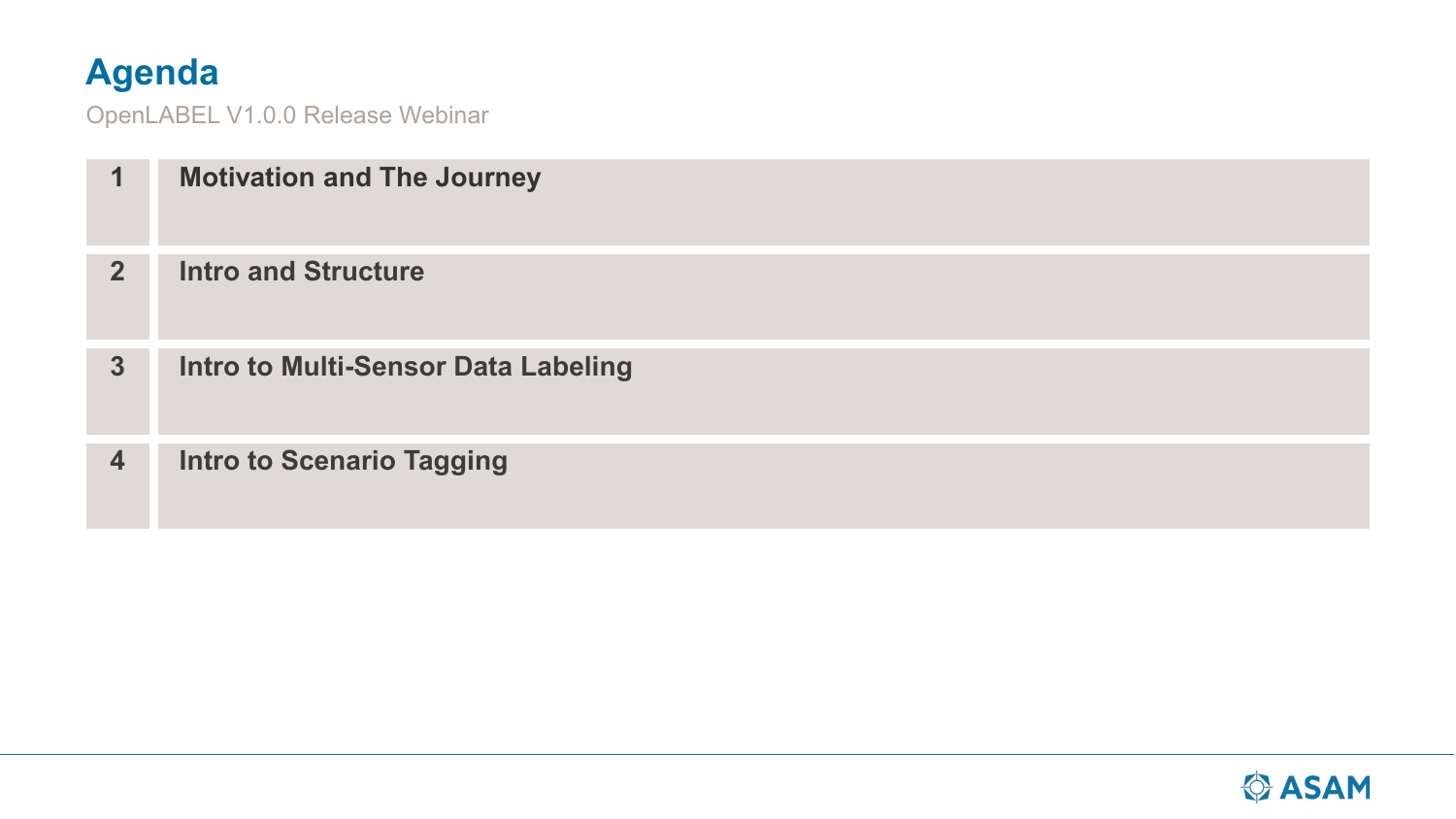## **Motivation & The Journey**

OpenLABEL V1.0.0 Release Webinar

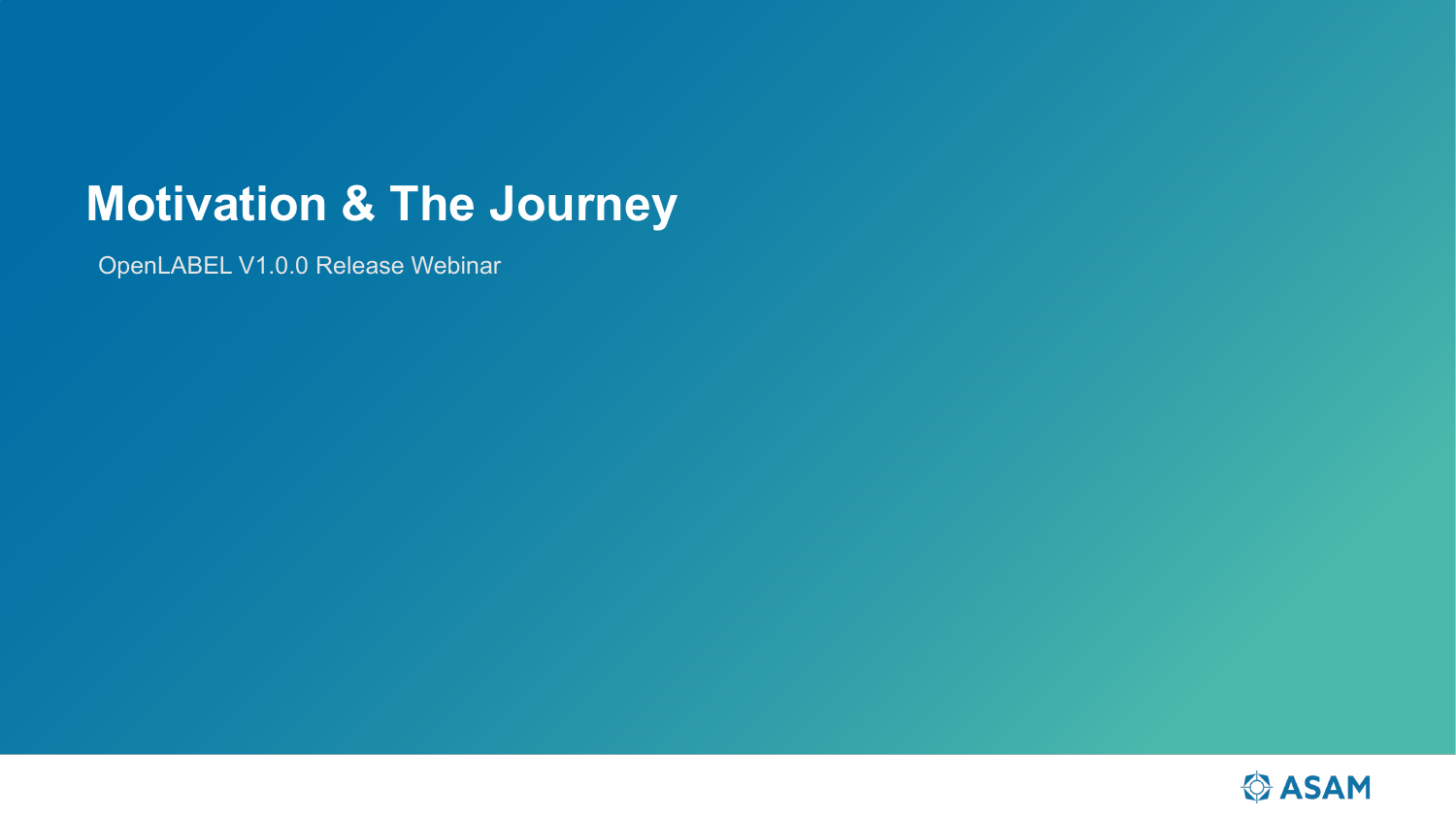### **OpenLABEL V1.0.0 Multi-Sensor Data Labeling**

Intro & Motivation

| <b>Motivation</b>                                                                                                                                                                                                                                                                                                               | <b>Goals</b>                                                                                                                                                                                                                                                                                          | <b>Personas</b>                                                                                                                                                                                                                                                                   |
|---------------------------------------------------------------------------------------------------------------------------------------------------------------------------------------------------------------------------------------------------------------------------------------------------------------------------------|-------------------------------------------------------------------------------------------------------------------------------------------------------------------------------------------------------------------------------------------------------------------------------------------------------|-----------------------------------------------------------------------------------------------------------------------------------------------------------------------------------------------------------------------------------------------------------------------------------|
| limited reuse of annotated<br>$\bullet$<br>datasets.<br><b>Challenges regarding</b><br>$\bullet$<br>maintenance and update of the<br>annotations.<br>Limited sharing of datasets<br>$\bullet$<br>across the industry and<br>between industry and<br>academia.<br>Negative impact on the quality<br>$\bullet$<br>of annotations. | Enable efficient sharing of<br>$\bullet$<br>annotated perception<br>datasets and object lists.<br>Increase the overall quality<br>$\bullet$<br>of annotations by providing<br>a common data structure for<br>annotations.<br>Improve maintainability and<br>$\bullet$<br>reuse of annotated datasets. | Perception/computer-vision<br>engineers<br>Machine-learning engineers<br>$\bullet$<br>Perception/computer-vision<br>research scientists<br>Machine-learning research<br>$\bullet$<br>scientists<br>Data-annotation engineers<br>Data-annotation analysts<br><b>Test engineers</b> |

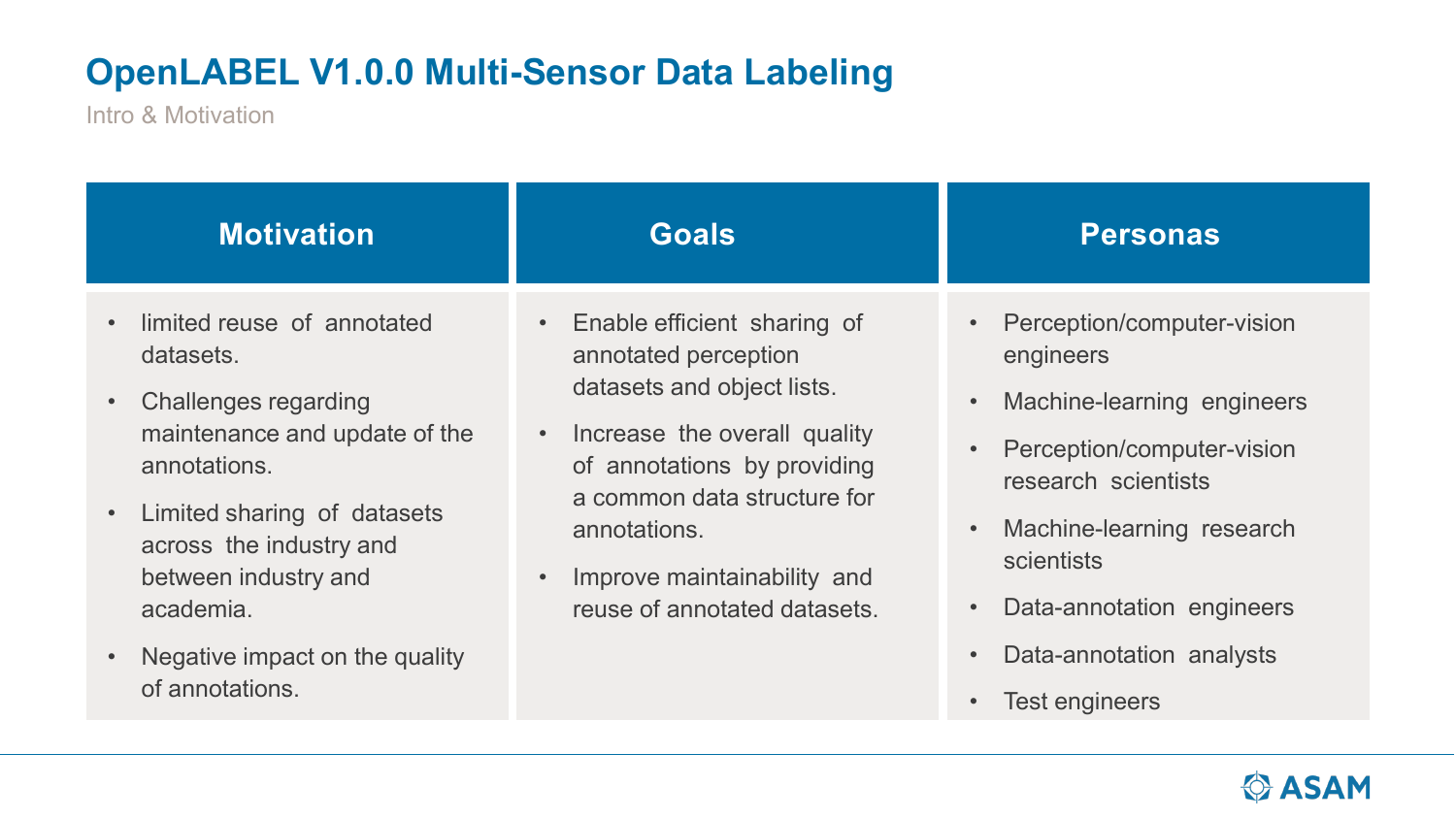### **OpenLABEL V1.0.0 Scenario Tagging**

Intro & Motivation

| <b>Motivation</b>                                                                                                                                                                                                                                                                                                | <b>Goals</b>                                                                                                                                                                                                                                                                                                                                                                                                                                                                                                                                                                                                                                                                                                                                             | <b>Personas</b>                                                                                                               |
|------------------------------------------------------------------------------------------------------------------------------------------------------------------------------------------------------------------------------------------------------------------------------------------------------------------|----------------------------------------------------------------------------------------------------------------------------------------------------------------------------------------------------------------------------------------------------------------------------------------------------------------------------------------------------------------------------------------------------------------------------------------------------------------------------------------------------------------------------------------------------------------------------------------------------------------------------------------------------------------------------------------------------------------------------------------------------------|-------------------------------------------------------------------------------------------------------------------------------|
| Scenario databases storing<br>$\bullet$<br>multi-sensor data, annotated<br>multi-sensor data, simulation<br>scenarios, and test scenarios<br>can be very extensive<br>Challenges regarding storing,<br>$\bullet$<br>retrieval and filtering of<br>scenarios according to<br>semantic<br>classes/characteristics. | Enable standardized clustering of test<br>scenarios in scenario databases.<br>Facilitate scenario storage systems,<br>which are independent of scenario<br>definition representation.<br>Enable efficient search and filtering of<br>test scenarios in scenario databases.<br>Enable sharing of information on test<br>scenario categories and clusters between<br>different databases or owners.<br>Facilitate the sharing of scenarios<br>between systems that may not have the<br>ability to inspect the scenario definition or<br>underlying scenario data.<br>Improve maintainability and reuse of test<br>scenarios and scenario data.<br>Enable and enhance machine-learning<br>datasets with additional information to<br>organize the datasets. | <b>Systems engineers</b><br>Validation and verification<br>engineers<br>Functional-safety engineers<br>Simulation specialists |

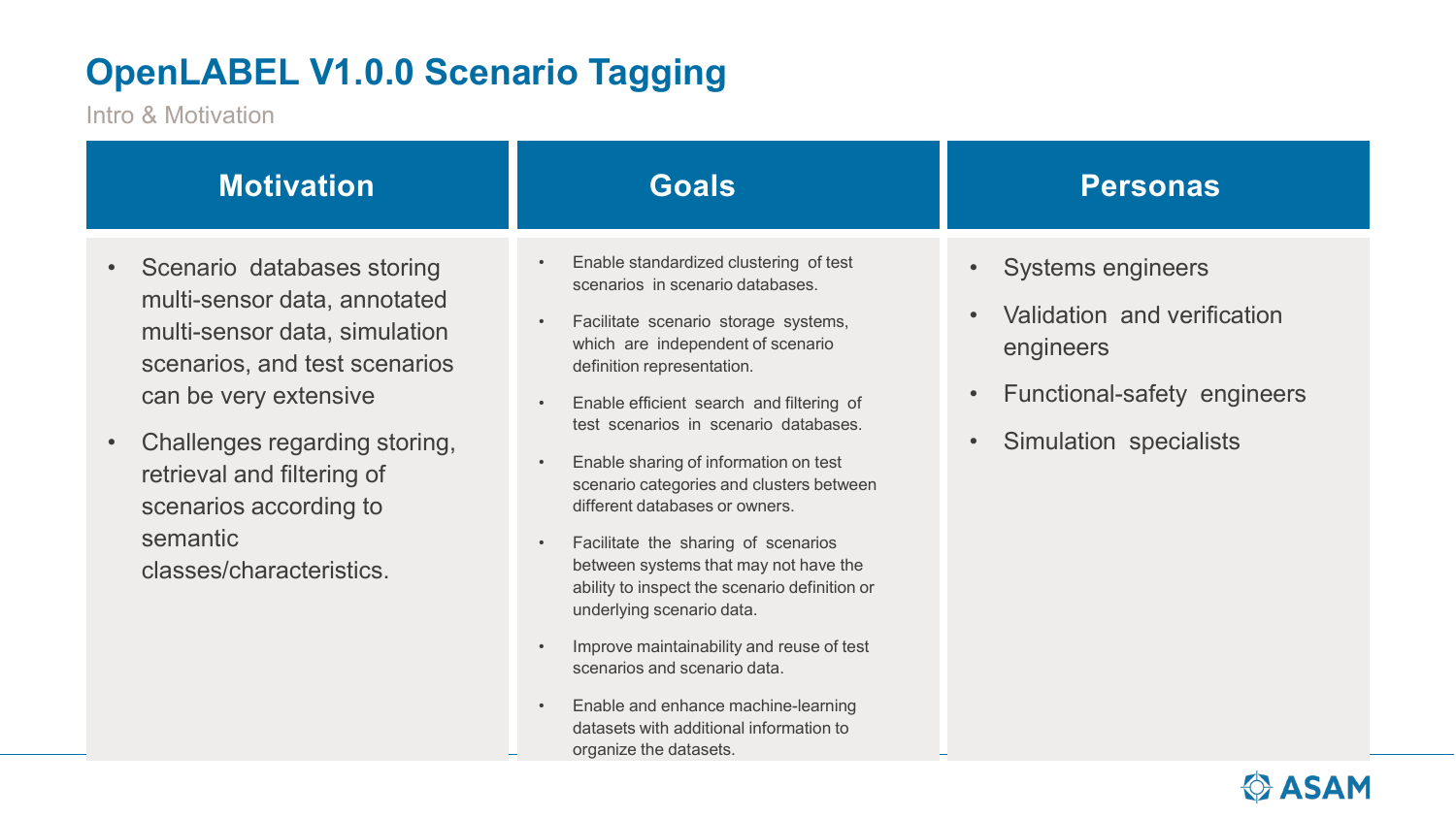#### **The Journey**

ASAM OpenLABEL V1.0.0 from Inception to Completion